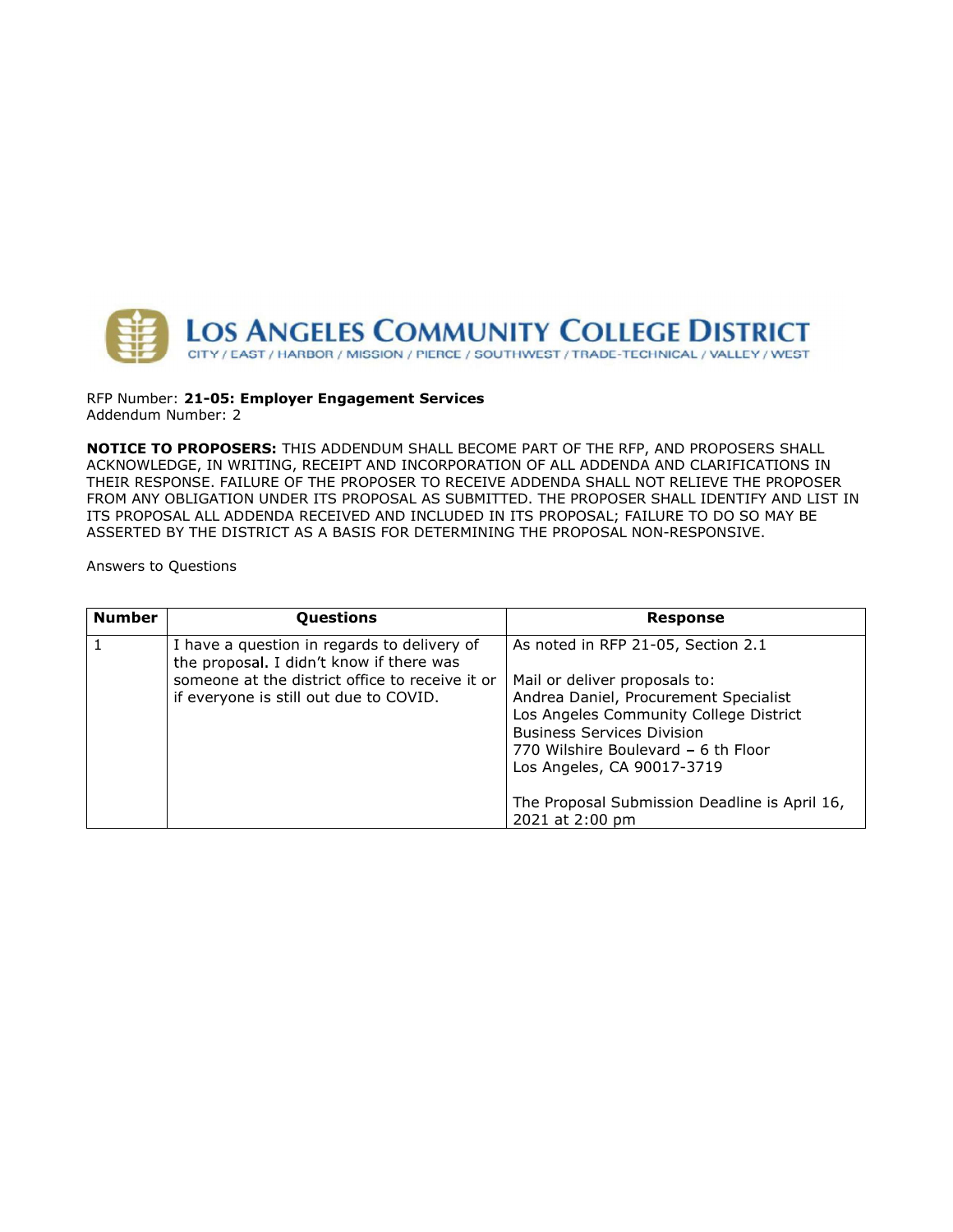

| <b>Number</b>  | Questions                                                                                                                                                                                                                                    | <b>Response</b>                                                                                                                                                                                                              |
|----------------|----------------------------------------------------------------------------------------------------------------------------------------------------------------------------------------------------------------------------------------------|------------------------------------------------------------------------------------------------------------------------------------------------------------------------------------------------------------------------------|
|                | Section 1.3.1.4, page 4.: Please provide<br>additional detail on methods available to the<br>vendor to schedule and coordinate these<br>tours. For example, will LACCD designate a<br>point of contact for each college for this<br>purpose? | Methods should be designed and implemented<br>by the vendor. Vendors will work with faculty,<br>administrators, and staff to schedule<br>activities/tours. Each college will designate a<br>point of contact.                |
| 3              | Section 1.3.3.1, page 4: Please provide<br>additional detail on methods available to the<br>vendor to schedule coordinate these visits.<br>Will LACCD designate a point of contact at<br>each college for this purpose?                      | Methods should be designed and implemented<br>by the vendor. Vendors will work with faculty,<br>administrators, and staff to schedule<br>activities/tours. Each college will designate a<br>point of contact.                |
| $\overline{4}$ | Section 1.3.5.4, page 6: What is the<br>Placement Service Team and who is on it? Is<br>it system-wide or is there one for each<br>college?                                                                                                   | A placement team consists of all college<br>employees and partners/vendors who work<br>with placement in career education. Each<br>college will have a placement team, and the<br>team will look different for each college. |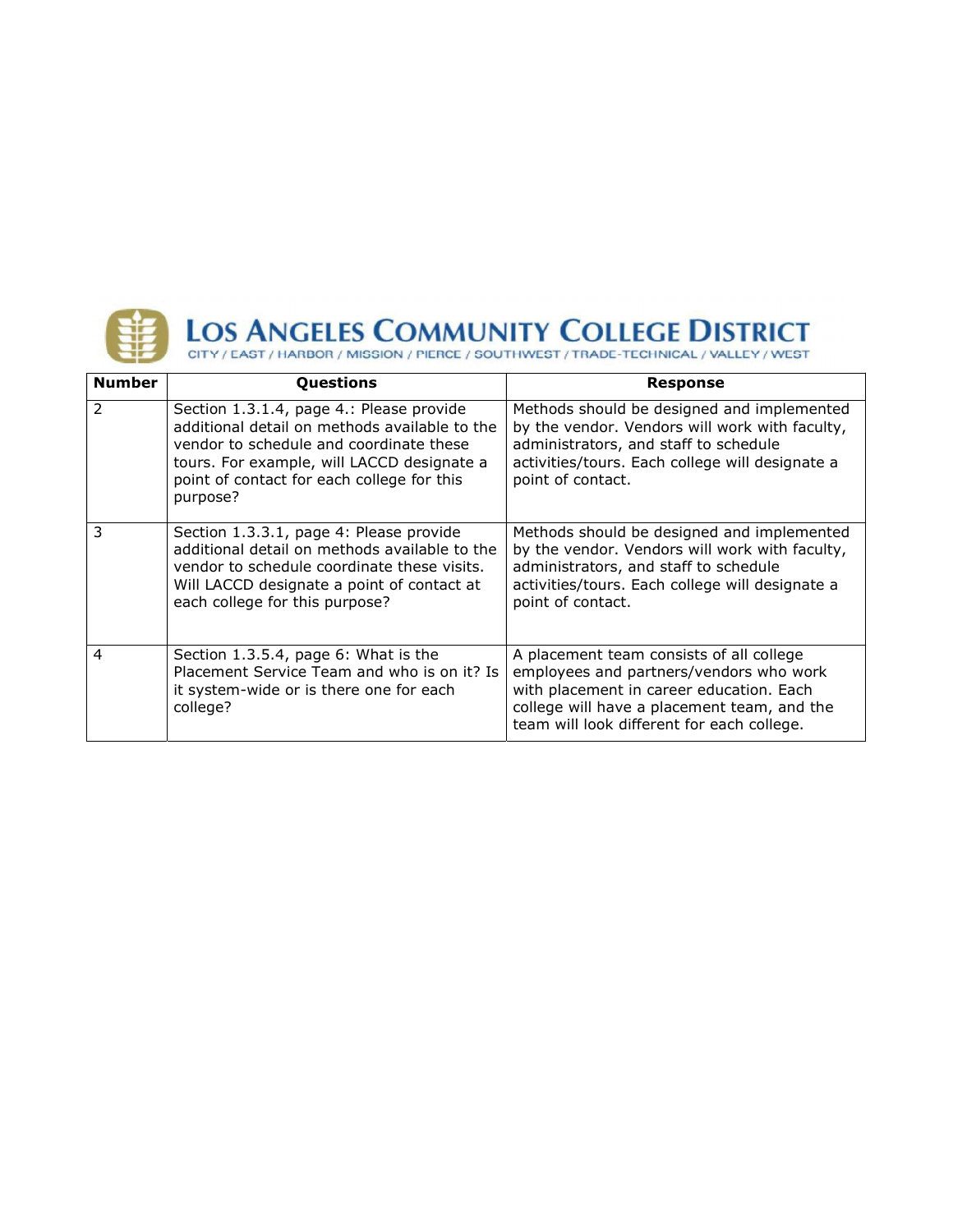

| <b>Number</b> | Questions                                                                                                                                                                                                                                                                                                                                                                                                 | <b>Response</b>                                                                                                                                                          |
|---------------|-----------------------------------------------------------------------------------------------------------------------------------------------------------------------------------------------------------------------------------------------------------------------------------------------------------------------------------------------------------------------------------------------------------|--------------------------------------------------------------------------------------------------------------------------------------------------------------------------|
| 5             | In Section 4.2, page 15, the RFP states:<br>"Proposals will be evaluated in accordance<br>with the responses to the criteria outlined in<br>Section 1.3 - Scope of Services as described<br>above." How will LACCD score the<br>requirements in Section 1.4, which seem to<br>have important implications for the proposal<br>and subsequent project but which the<br>evaluation criteria do not address? | Section 4.2 have specific questions which<br>relate to sections 1.3 to 1.4 on the RFP. The<br>points scale for each question is identified in<br>Section 4.2 of the RFP. |
| 6             | Section 4.2, page 15 (Criteria for RFP<br>Scoring): The items in the Criteria for RFP<br>Scoring request specific information which<br>RFP Section 1.3 does not address<br>specifically. Should proposals address these<br>items specifically within the response to the<br>Scope of Services (Section 1.3)?                                                                                              | Section 4.2 have specific questions which<br>relate to sections 1.3 to 1.4 on the RFP. The<br>points scale for each question is identified in<br>Section 4.2 of the RFP. |
| 7             | Please clarify if the cost proposal should be<br>provided separately or within the proposal<br>narrative response.                                                                                                                                                                                                                                                                                        | See section 3.3, Proposal Content, and section<br>3.3.7, which includes information pertaining to<br>Fee Structure / Cost Proposal.                                      |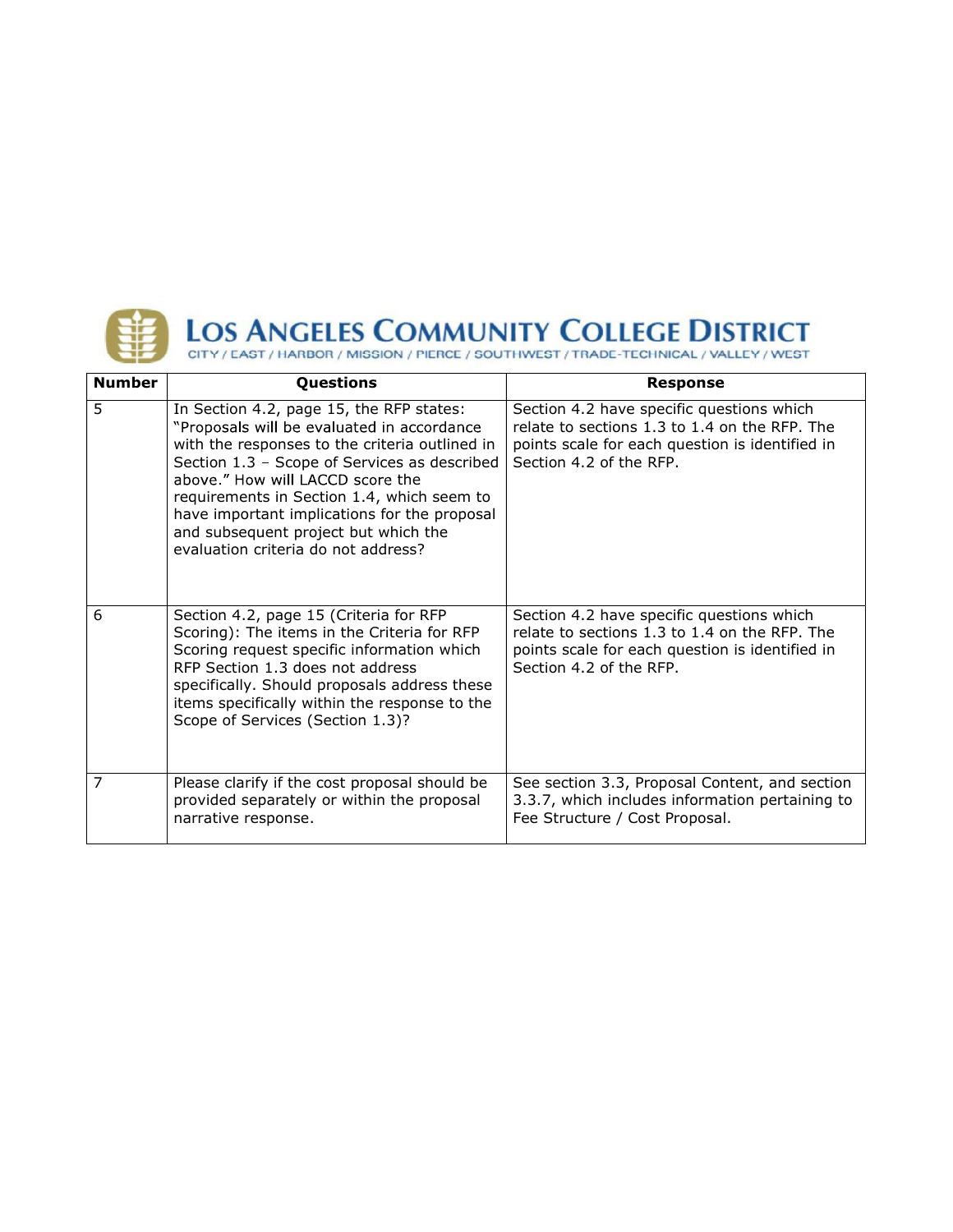

| <b>Number</b> | Questions                                                                                                                                                                                                                         | <b>Response</b>                                                                                                                                                                                                            |
|---------------|-----------------------------------------------------------------------------------------------------------------------------------------------------------------------------------------------------------------------------------|----------------------------------------------------------------------------------------------------------------------------------------------------------------------------------------------------------------------------|
| 8             | Given the COVID-19 environment, would it<br>be allowable to submit our proposal<br>electronically via email instead of in print                                                                                                   | Electronic Submission of Proposals will not be<br>allowed, as noted in RFP 21-05, Section 2.1                                                                                                                              |
|               | which requires in-person production?                                                                                                                                                                                              | Mail or deliver proposals to:<br>Andrea Daniel, Procurement Specialist<br>Los Angeles Community College District<br><b>Business Services Division</b><br>770 Wilshire Boulevard - 6 th Floor<br>Los Angeles, CA 90017-3719 |
|               |                                                                                                                                                                                                                                   | The Proposal Submission Deadline is April 16,<br>2021 at 2:00 pm                                                                                                                                                           |
| $\mathbf{q}$  | Exhibit A & B have the year 2020 on the<br>document when it gets to the date section<br>(prior to the signature). Will this be changed<br>to 2021 or would LACCD prefer us to simply<br>cross out the '0' and change it to a '1'? | For Exhibits A & B, the Proposer can cross out<br>the year of 2020, and change it to the year of<br>2021.                                                                                                                  |
| 10            | What are the hours of operation for the<br>district office during the dates April 12th -<br>April 16th?                                                                                                                           | 8:00 am to 5:00 pm                                                                                                                                                                                                         |
| 11            | <b>Initiative Funding</b><br>What are the funding sources for this<br>initiative?                                                                                                                                                 | Funding sources may vary from college to<br>college, including special grant and/or contract<br>funds.                                                                                                                     |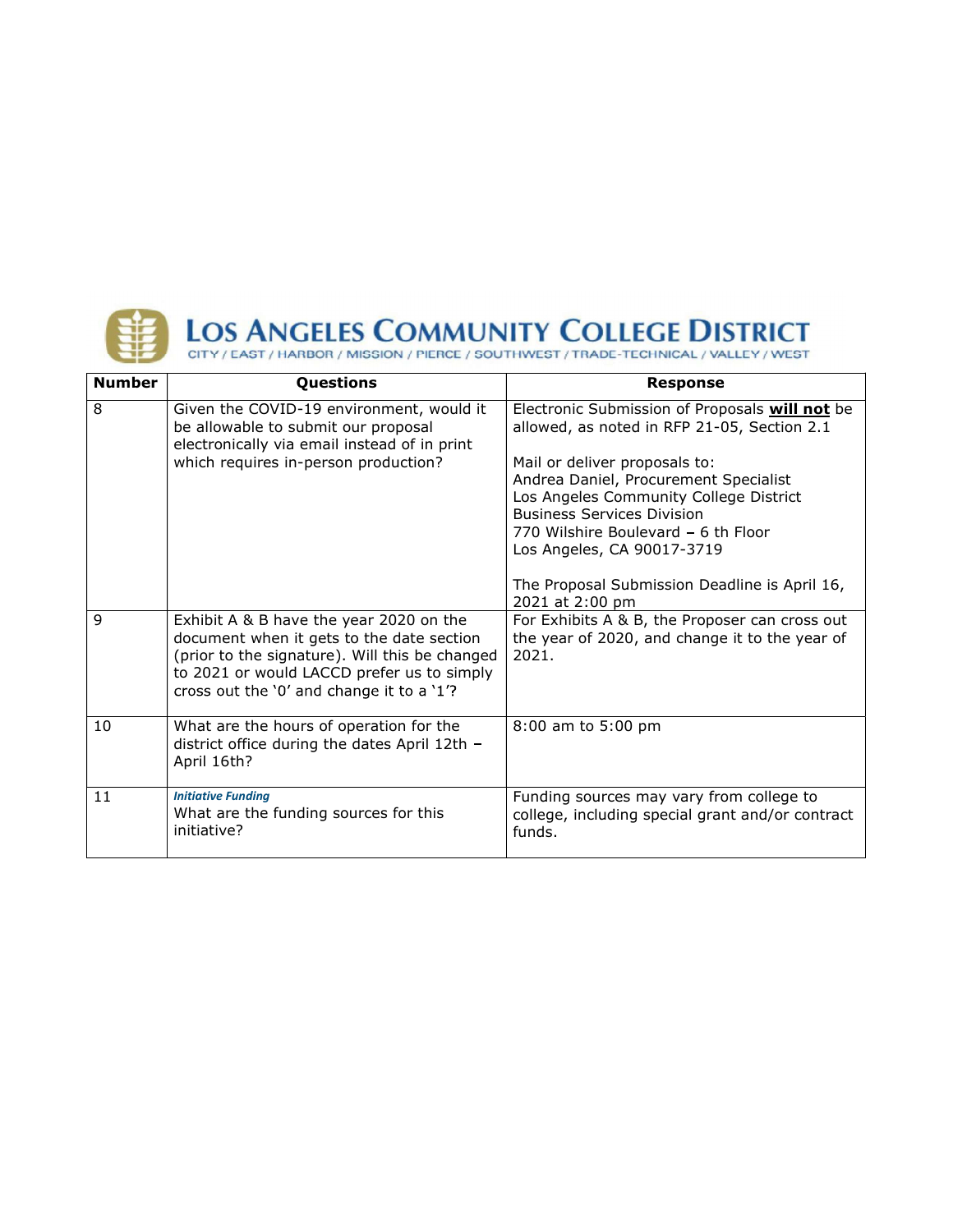

| <b>Number</b> | Questions                                                                                                                                                                                                                                             | <b>Response</b>                                                                                                                                                         |
|---------------|-------------------------------------------------------------------------------------------------------------------------------------------------------------------------------------------------------------------------------------------------------|-------------------------------------------------------------------------------------------------------------------------------------------------------------------------|
| 12            | Are these funds already committed? And if<br>so, has the allocation of these funds already<br>been determined - personnel, training,<br>marketing, etc?                                                                                               | Funding sources and terms may vary from<br>college to college, including special grant<br>and/or contract funds.                                                        |
| 13            | <b>Current Infrastructure</b><br>What kinds of workforce development<br>programs are currently in place in LACCD?<br>What key pain points, if any, have you<br>experienced in running these programs?                                                 | Please review section 1 of the RFP for focused<br>activities of this contract. Each college will<br>have experienced various challenges with<br>workforce development.  |
| 14            | <b>Current Infrastructure: Employers</b><br>What infrastructure, or existing programs<br>and workflows, are currently in place for<br>employer recruitment and employer lifecycle<br>management?                                                      | Employer recruitment and management varies<br>from college to college; each college has<br>relationships with employers in its local area,<br>as well as in the region. |
| 15            | <b>Current Infrastructure: Students</b><br>What infrastructure, or existing programs<br>and workflows, are currently in place for<br>connecting students with employers for<br>internships and employment and<br>management of the student lifecycle? | Infrastructure and workflows vary from college<br>to college. Vendor should design a structure<br>and flow based on the objectives in Section 1<br>of the RFP.          |
| 16            | How many career counselors do you<br>currently have in the LACCD system?                                                                                                                                                                              | Normally, each college will have a minimum of<br>one career counselor.                                                                                                  |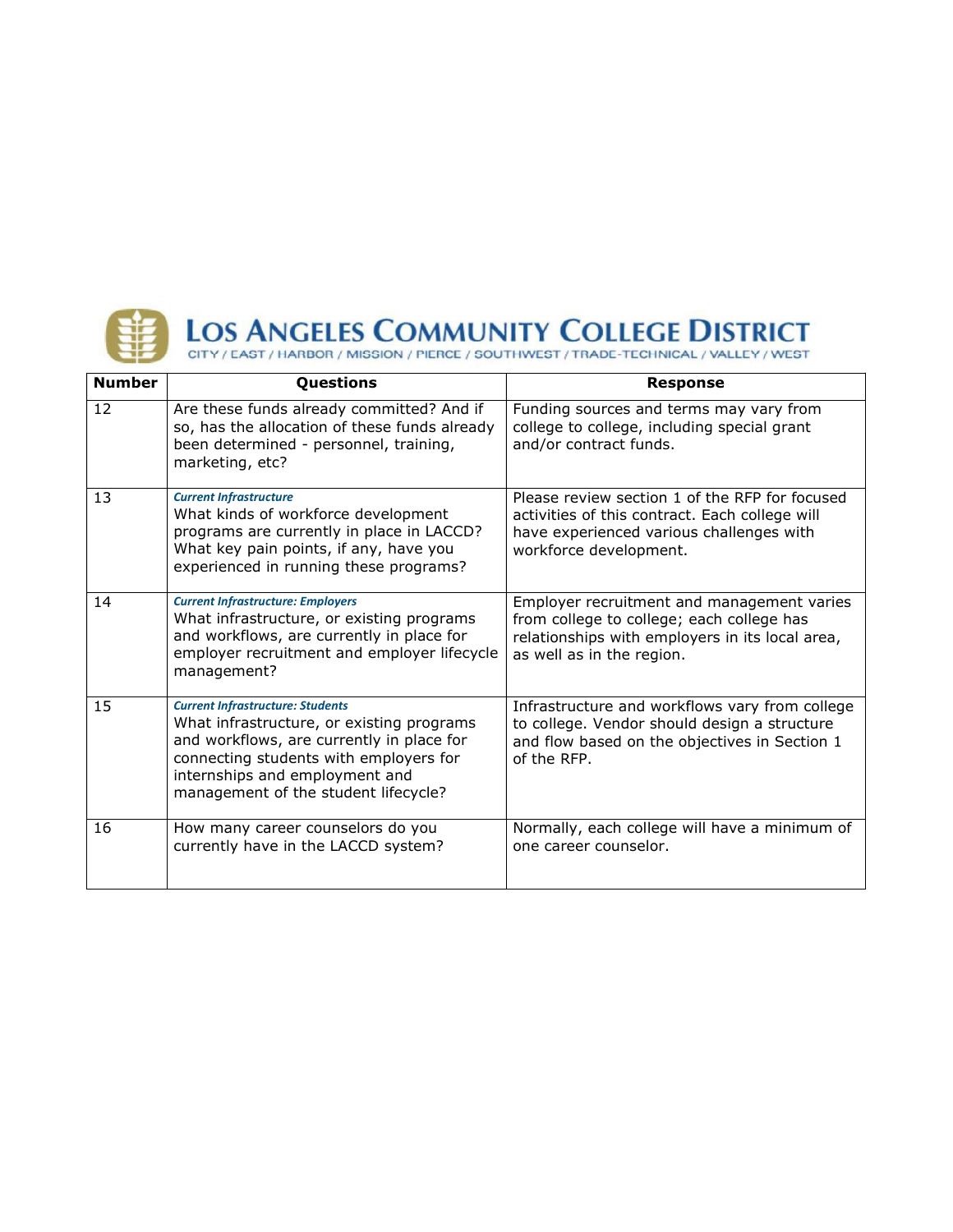

| <b>Number</b> | Questions                                                                                                                                                                                                                                                                                        | <b>Response</b>                                                                                                                    |
|---------------|--------------------------------------------------------------------------------------------------------------------------------------------------------------------------------------------------------------------------------------------------------------------------------------------------|------------------------------------------------------------------------------------------------------------------------------------|
| 17            | How many career coaches do you currently<br>have in the LACCD system?                                                                                                                                                                                                                            | This will vary from college to college.                                                                                            |
| 18            | What are the current mechanisms for<br>engaging students in Workforce<br>Development programs?                                                                                                                                                                                                   | Currently, marketing of programs and activities<br>is done through various mediums and one-one<br>and group presentations.         |
| 19            | <b>Current Infrastructure: Faculty</b><br>Section 4.2 Evaluation Criteria for Written<br>Proposals, you discuss the role of faculty in<br>the student employment process. What<br>kinds of precedents are there at LACCD for<br>engaging faculty in the student<br>workforce/employment process? | Faculty engagement will vary from college to<br>college. Vendor should outline a plan for<br>faculty engagement in their proposal. |
| 20            | What current mechanisms are in place, if<br>any, for providing faculty and staff with a<br>feedback loop vis-a-vis industry trends?                                                                                                                                                              | Faculty engagement will vary from college to<br>college. Vendor should outline a plan for<br>faculty engagement in their proposal. |
| 21            | What is the current infrastructure for<br>managing the faculty 'lifecycle'?                                                                                                                                                                                                                      | Faculty engagement will vary from college to<br>college. Vendor should outline a plan for<br>faculty engagement in their proposal. |
| 22            | <b>Program Planning</b><br>Section 1.1 "Proposers shall provide a cost<br>proposal for creating a Workforce<br>Development program." Is LACCD looking                                                                                                                                            | Please refer to Section 1 of the RFP for the<br>purpose and scope of work.                                                         |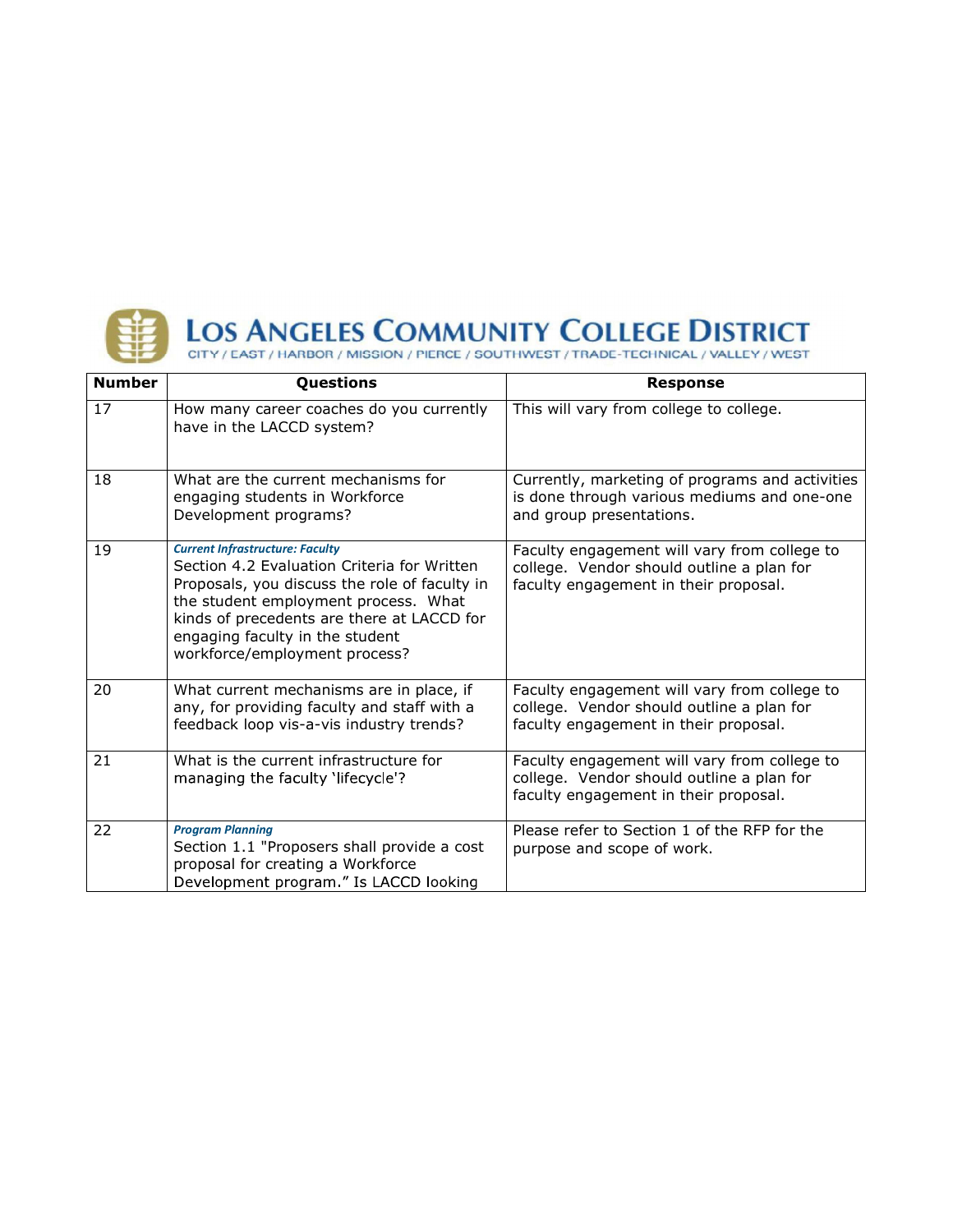

| <b>Number</b> | Questions                                                                                                                                                                                                                                                                                       | <b>Response</b>                                                                                                            |
|---------------|-------------------------------------------------------------------------------------------------------------------------------------------------------------------------------------------------------------------------------------------------------------------------------------------------|----------------------------------------------------------------------------------------------------------------------------|
|               | for a partner to help design a strategy on<br>how to improve placement outcomes within<br>the local community and what would make<br>for a compelling program? Or is the intent<br>for the provider to provide resources to help<br>LACCD execute its own strategy?                             |                                                                                                                            |
| 23            | Given the importance of this undertaking,<br>how will LACCD promote internal buy-in<br>from faculty and other LACCD staff and<br>administration around the program and new<br>program strategies?                                                                                               | Engagement will vary from college to college.<br>Vendor should outline a plan for college<br>engagement in their proposal. |
| 24            | RfP states that the objective of the<br>Workforce Development program is to<br>connect students with employers for<br>internships and job placement. Is LAACD<br>also open to other opportunities for<br>connections with employers, such as<br>mentorships or shorter bursts of<br>engagement? | Vendors should develop proposals that create<br>various forms of employer engagement<br>activities.                        |
| 25            | RfP states that the objective of the<br>Workforce Development program is to<br>enhance the student's technical skill level so<br>they can obtain experience and knowledge<br>in their field of study. Can the skillset be                                                                       | Vendors should develop proposals that include<br>various forms of technical preparation for<br>employment.                 |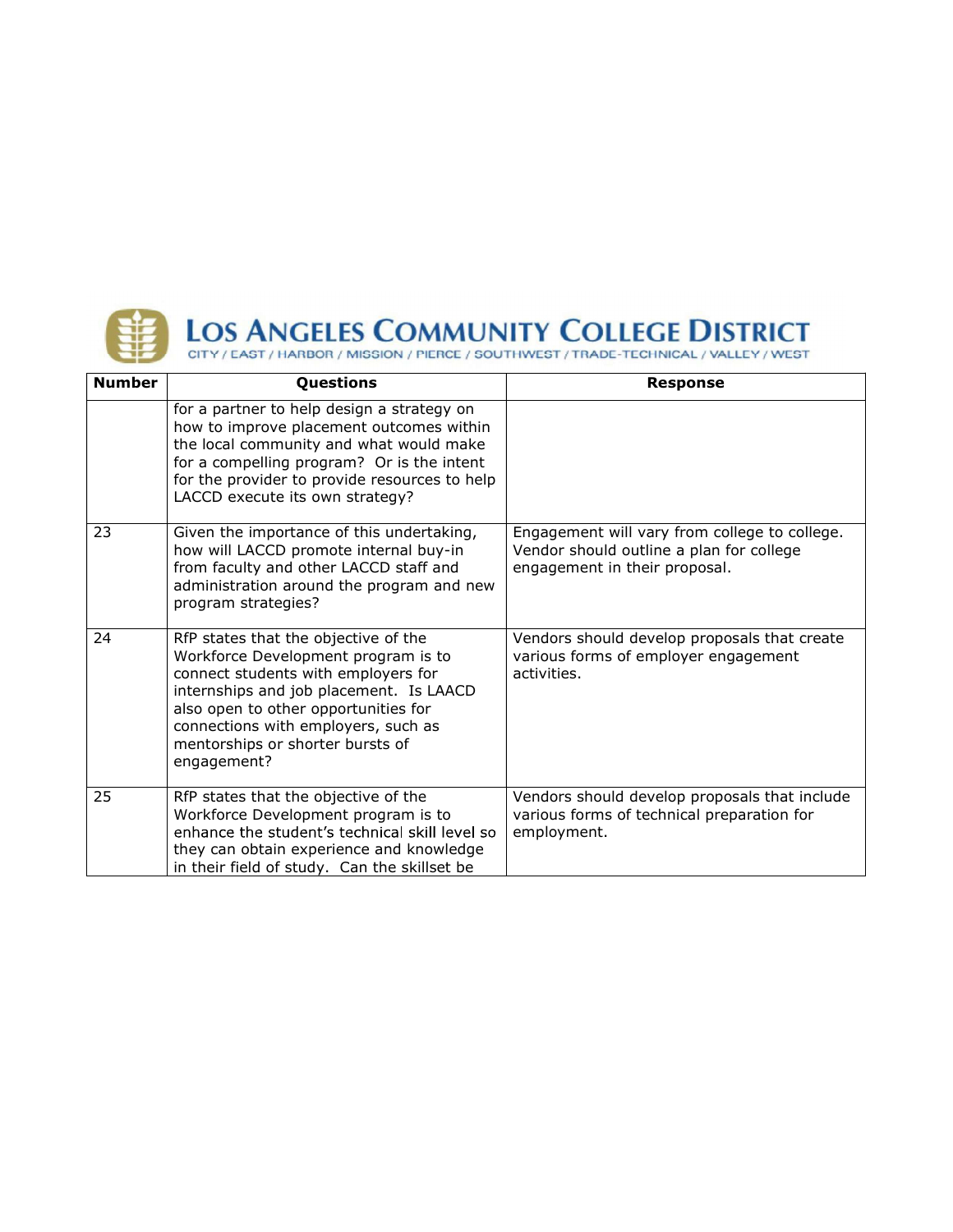

| <b>Number</b> | Questions                                                                                                                                                                                                                                                                          | <b>Response</b>                                                                                                                                              |
|---------------|------------------------------------------------------------------------------------------------------------------------------------------------------------------------------------------------------------------------------------------------------------------------------------|--------------------------------------------------------------------------------------------------------------------------------------------------------------|
|               | more broadly interpreted if they are getting<br>an Associate of Arts, for instance?                                                                                                                                                                                                |                                                                                                                                                              |
| 26            | How do you define target employers? We<br>presume the emphasis is on the local LA<br>economy, but is there interest to include<br>employers at the regional or state level? Or<br>even some national opportunities, especially<br>given the trends towards a virtual<br>workplace? | LACCD does not limit employment<br>opportunities for students.                                                                                               |
| 27            | Are there particular industries in the LA area<br>you want to target initially?                                                                                                                                                                                                    | LACCD does not limit employment<br>opportunities for students, however each<br>college focuses on industries for which they<br>provide educational programs. |
| 28            | Would particular programs/industry sectors<br>within the CC's be targeted or would this<br>initiative span all LACCD offerings and all<br>students?                                                                                                                                | LACCD does not limit employment<br>opportunities for students, however each<br>college focuses on industries for which they<br>provide educational programs. |
| 29            | How many students (or % of total) are<br>expected to work with this Workforce<br>Initiative's Placement team (vs pursuing<br>employment/internships on their own)?                                                                                                                 | The Colleges are focused on a 70%<br>employment threshold for completers.                                                                                    |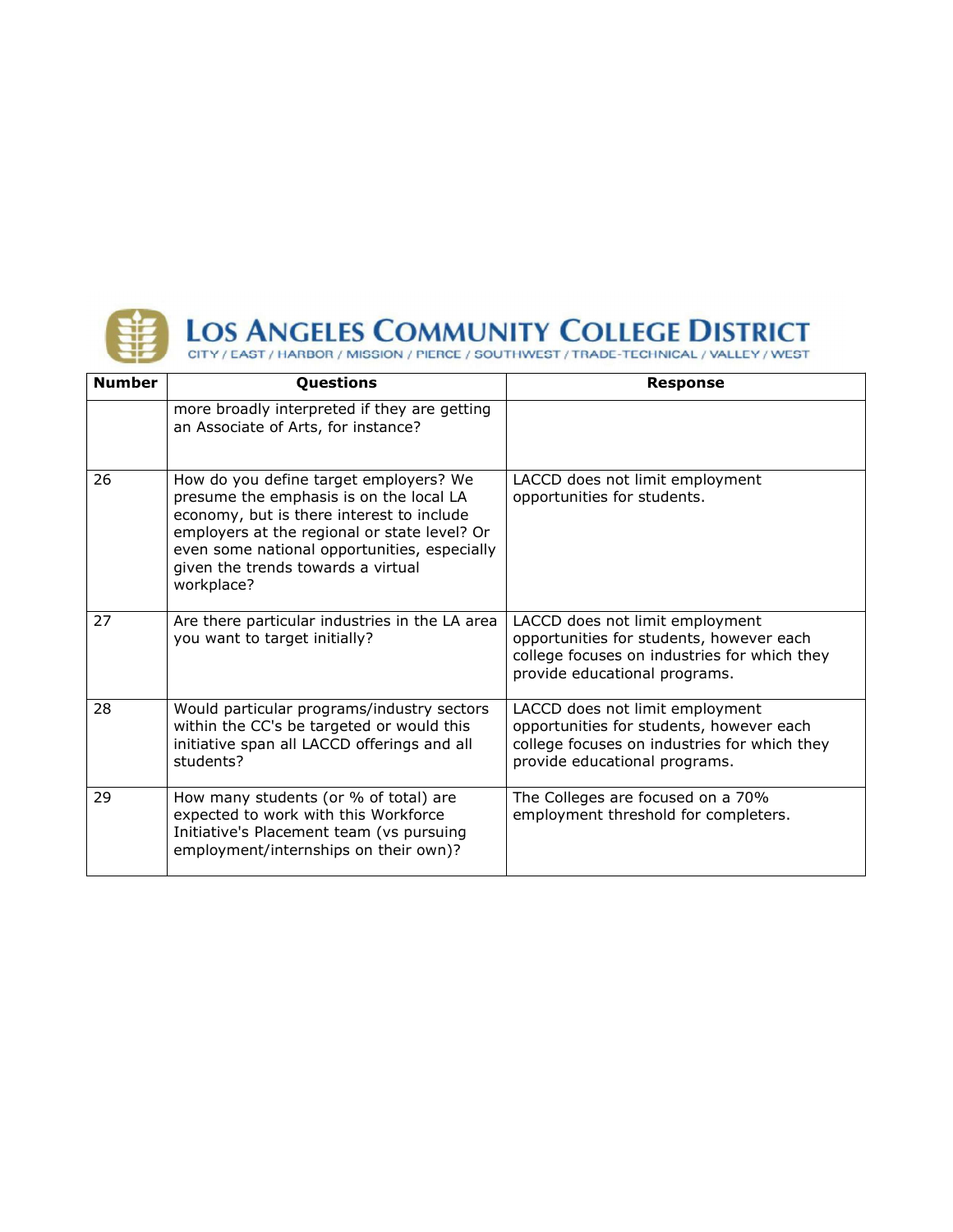

| <b>Number</b> | Questions                                                                                                                                                                                                                                                                                                                                                                                                                                                                                                                                                                                                                                         | <b>Response</b>                                                                                                                                                                                                                         |
|---------------|---------------------------------------------------------------------------------------------------------------------------------------------------------------------------------------------------------------------------------------------------------------------------------------------------------------------------------------------------------------------------------------------------------------------------------------------------------------------------------------------------------------------------------------------------------------------------------------------------------------------------------------------------|-----------------------------------------------------------------------------------------------------------------------------------------------------------------------------------------------------------------------------------------|
| 30            | Do you have a relationship with a badging<br>company to provide badging for technical<br>skills gained? Or should we suggest one<br>we've worked with in past?                                                                                                                                                                                                                                                                                                                                                                                                                                                                                    | Vendors should develop proposals that include<br>various forms of technical preparation for<br>employment.                                                                                                                              |
| 31            | How many (or % of total) faculty and<br>college staff are expected to participate in<br>this initiative?                                                                                                                                                                                                                                                                                                                                                                                                                                                                                                                                          | This will vary from college to college.                                                                                                                                                                                                 |
| 32            | What are LACCD's plans for staffing this<br>initiative internally? Example roles may<br>include: one "owner" of the project who<br>works closely with the external<br>provider/partner to ensure its success,<br>business development resources to develop<br>and nurture relationships with employers,<br>marketing to students to get them to<br>engage habitually, training of students and<br>LACCD staff, defining and monitoring<br>progress against key metrics, and more.<br>Does LACCD have a plan and budget in<br>place for these "internal" roles? Or is the<br>expectation that the external partner<br>provide all these resources? | Infrastructure will vary from college to college.<br>Vendor should design a proposal that includes<br>key activities for developing, implementing,<br>reporting, and monitoring student activities.<br>Please see Section 1 of the RFP. |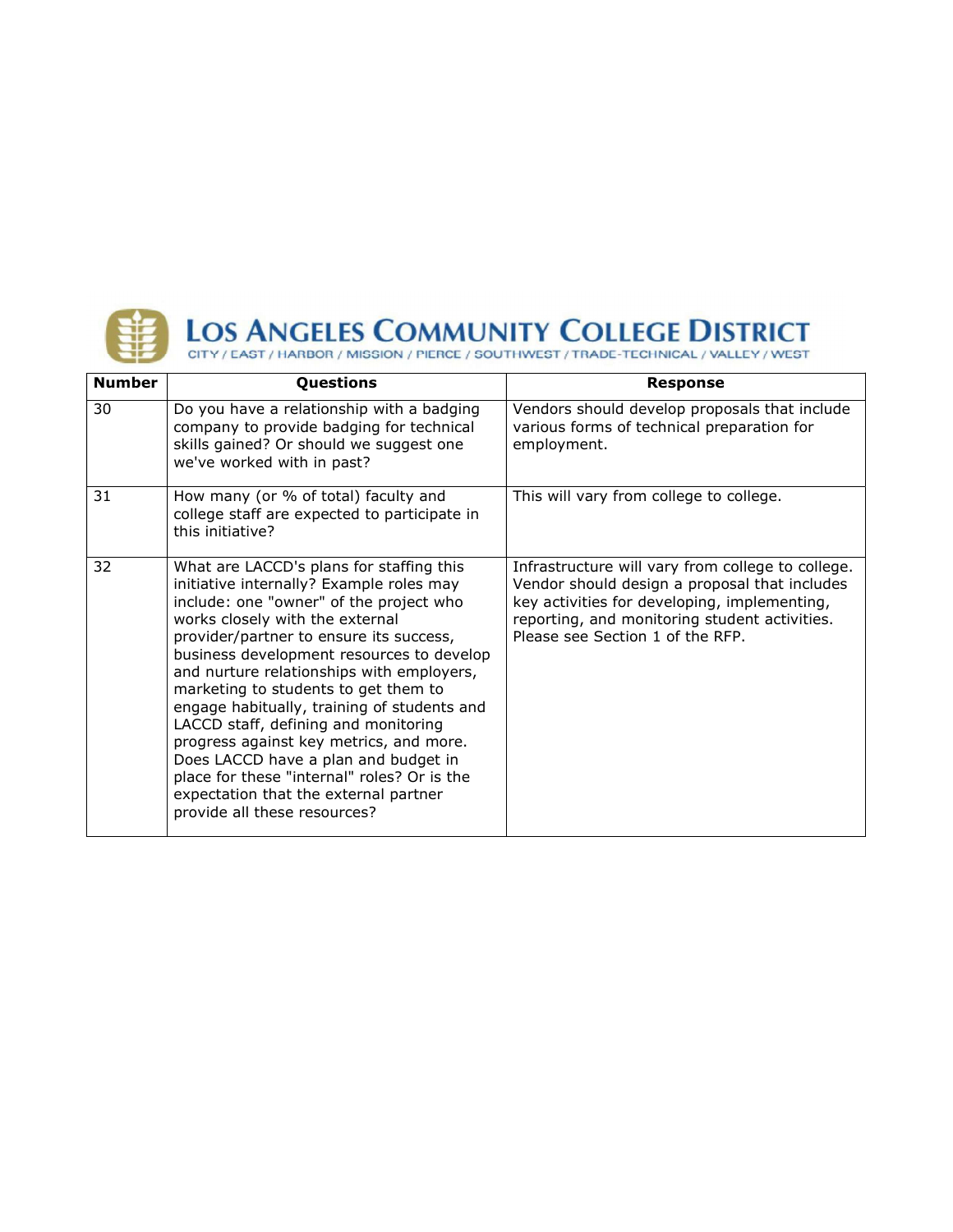

| <b>Number</b> | Questions                                                                                                                                                                                                                                                                                                             | <b>Response</b>                                                                                                                                                                                                                      |
|---------------|-----------------------------------------------------------------------------------------------------------------------------------------------------------------------------------------------------------------------------------------------------------------------------------------------------------------------|--------------------------------------------------------------------------------------------------------------------------------------------------------------------------------------------------------------------------------------|
| 33            | <b>Rollout Strategy</b><br>For this initiative, what is your rollout<br>strategy vis-a-vis students? Do you envision<br>a staged rollout, such as first to learners<br>focused on their associate's degree or GED,<br>and then those who are taking 2 years of<br>GenEd with plans to transfer to 4-year<br>colleges? | Rollout strategies will vary from college to<br>college. Vendor should propose an<br>implementation plan.                                                                                                                            |
| 34            | Does the rollout strategy target each<br>campus individually, or LACCD in the<br>aggregate, or both?                                                                                                                                                                                                                  | Each campus will determine the need for<br>contracted services in workforce development.                                                                                                                                             |
| 35            | How much inter-campus engagement is<br>expected?                                                                                                                                                                                                                                                                      | Each campus will determine the need for<br>contracted services in workforce development.                                                                                                                                             |
| 36            | For this initiative, what is your rollout<br>strategy vis-a-vis employers?                                                                                                                                                                                                                                            | Rollout strategies will vary from college to<br>college. Vendor should propose an<br>implementation plan.                                                                                                                            |
| 37            | <b>Remote Environment</b><br>Section 1.3.6 "In addition, the proposers<br>should identify how the requirements of this<br>RfP will be achieved while working in a<br>remote environment." What percentage of<br>'interactions' are expected to be remote vs<br>in-person?                                             | LACCD colleges are currently working in a<br>remote environment. Once colleges return to<br>on-campus instruction, interactions may be<br>mainly in-person. Vendor should create a plan<br>for both remote and in-person engagement. |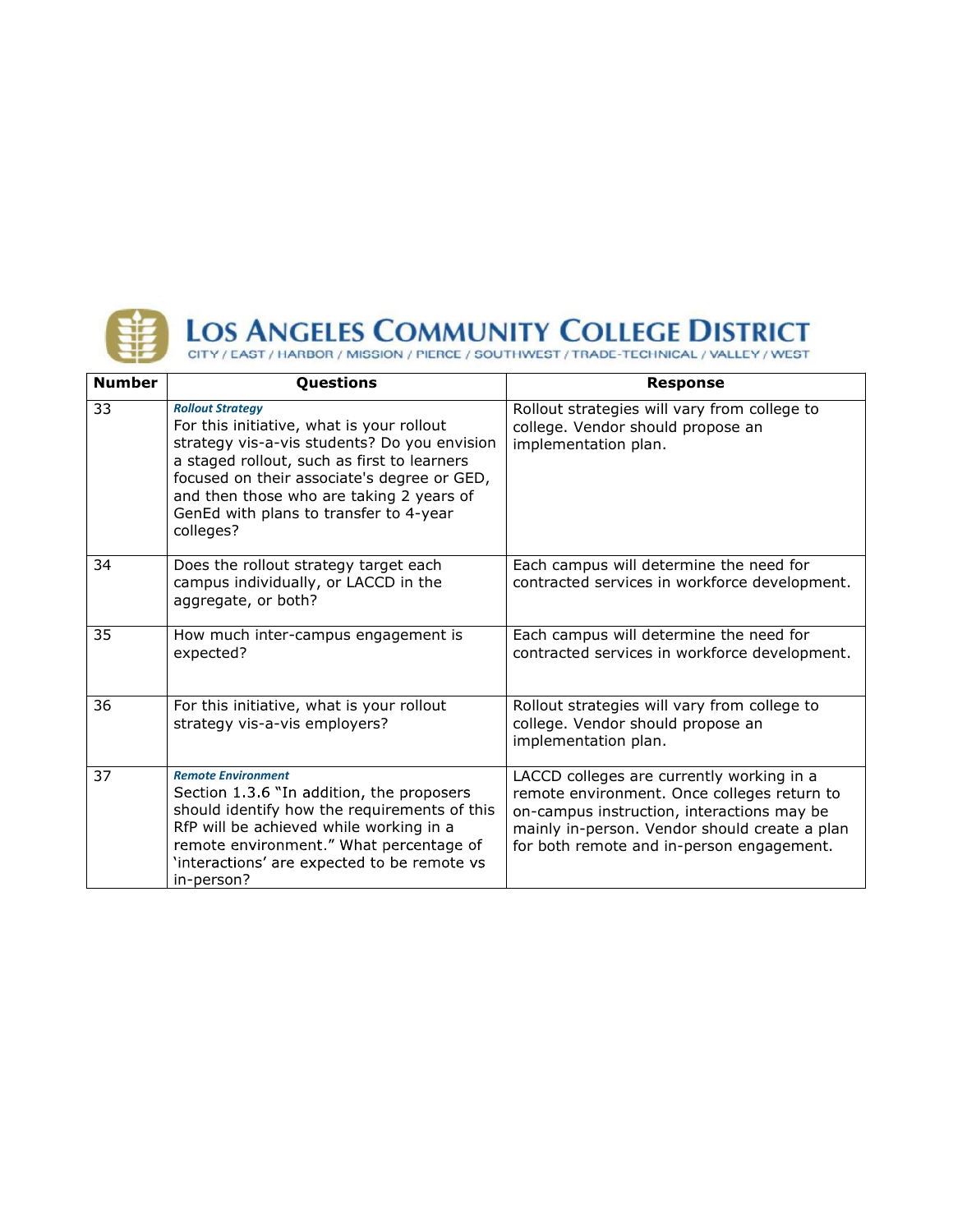

| <b>Number</b> | Questions                                                                                                                                                                                                                                        | <b>Response</b>                                                                                                                                   |
|---------------|--------------------------------------------------------------------------------------------------------------------------------------------------------------------------------------------------------------------------------------------------|---------------------------------------------------------------------------------------------------------------------------------------------------|
|               |                                                                                                                                                                                                                                                  |                                                                                                                                                   |
| 38            | What in-person meeting restrictions are<br>currently in place in CA due to COVID-19<br>that will impact this initiative? Anything<br>specific to this region we need to be aware<br>of?                                                          | LACCD follows the LA County Department of<br>Public Health requirements and guidelines.                                                           |
| 39            | <b>Data Collection &amp; Reporting</b><br>Section 1.3.1 mentions a database. Does<br>some form of this database of employers<br>already exist or will it be built as part of this<br>initiative? If it exists, how many employers<br>are listed? | Will vary from college to college. Vendor<br>should develop a plan that includes an<br>employer database.                                         |
| 40            | What types of survey content do you<br>envision? Will you be trying to compare to<br>prior surveys? And if so, what content<br>categories were included in those surveys?                                                                        | Survey content will be focused on attaining<br>and retaining employment. Vendor should<br>develop a plan for surveying students and<br>employers. |
| 41            | What response rate will be deemed<br>sufficient for the surveys?                                                                                                                                                                                 | Vendor should develop a plan for surveying<br>students and employers. RFP Section 1.3.5<br>addresses administering surveys.                       |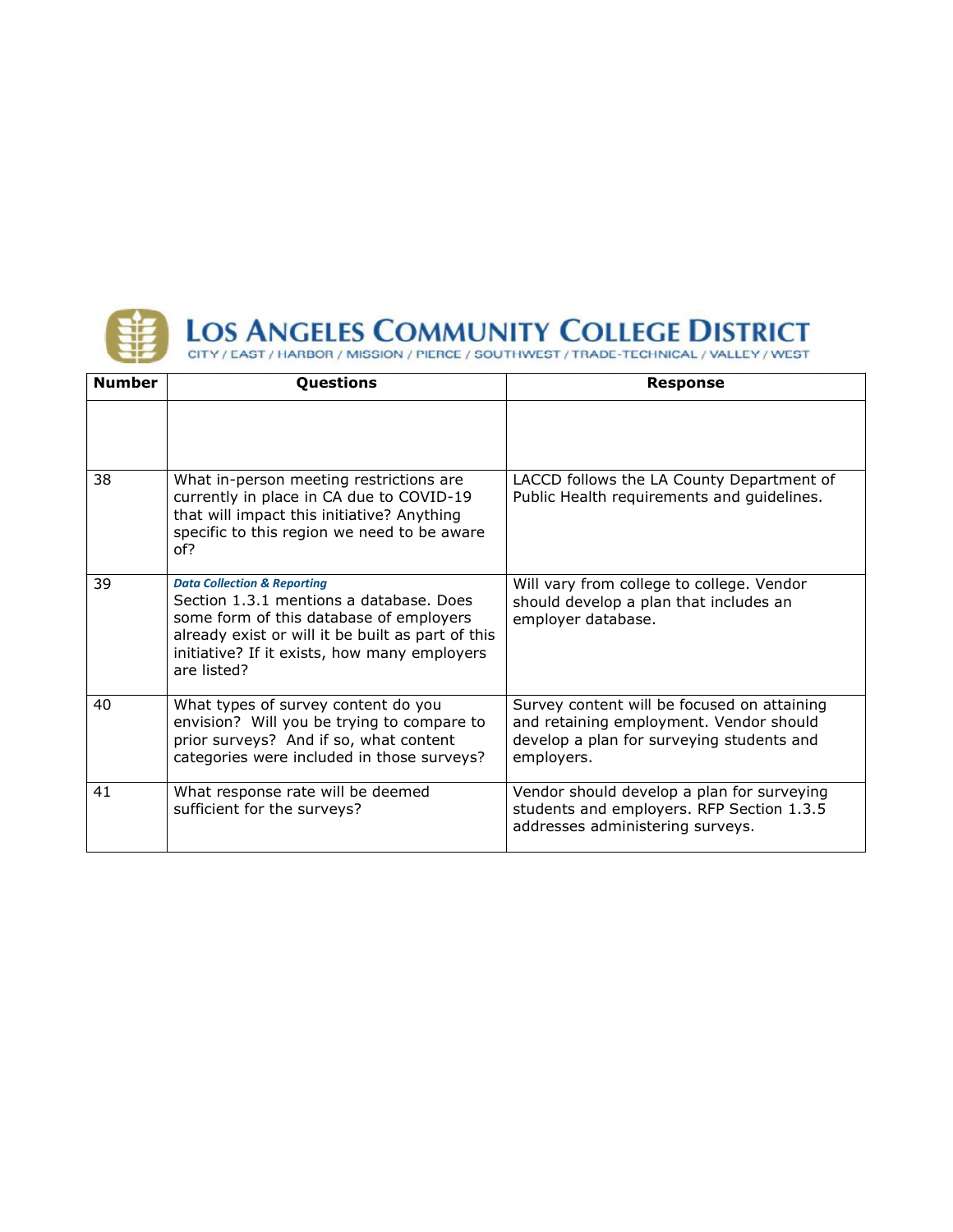

| <b>Number</b> | Questions                                                                                                                                                                                                                                                                                                                                     | <b>Response</b>                                                                                                                                                                                                                                                                 |
|---------------|-----------------------------------------------------------------------------------------------------------------------------------------------------------------------------------------------------------------------------------------------------------------------------------------------------------------------------------------------|---------------------------------------------------------------------------------------------------------------------------------------------------------------------------------------------------------------------------------------------------------------------------------|
| 42            | <b>Metrics/Outcomes/Success</b><br>Section 1.1 Purpose is  "to connect<br>students with employers for internships, and<br>job placement." Are there specific metrics<br>LACCD is wanting to track/meet? What in<br>your view determines success?                                                                                              | The number of placements in internships and<br>jobs is the metric. Success will be measured<br>by the number of students placed in paid<br>positions.                                                                                                                           |
| 43            | Section 1.1 "The objective is to enhance the<br>technical skill level so they can obtain<br>experience and knowledge in their field of<br>study." What determines overall success<br>here?                                                                                                                                                    | The number of placements in internships and<br>jobs is the metric. Success will be measured<br>by the number of students placed in paid<br>positions.                                                                                                                           |
| 44            | Section 1.3 "the proposers selected should<br>have experience in the areas of Employer<br>Outreach, Student Outreach, Building<br>relationships with Faculty and Staff and<br>tracking results of the progress." What are<br>some metrics you hope to have in place for<br>student and employer outreach, faculty and<br>staff relationships? | Please see Section 1 of the RFP for activities<br>and outcomes of the RFP. Vendor should create<br>a plan for developing metrics with each college<br>they contract with.                                                                                                       |
| 45            | <b>Technology</b><br>Many requirements of this RfP would be met<br>more efficiently and successfully using a<br>software platform. Is there any reason not<br>to include a platform solution as part of the<br>proposed solution? Are there any technical                                                                                     | Applicants should include any items, including<br>software platforms, that in their professional<br>judgement is deemed relevant to meet the<br>outcomes of the RFP. All communications<br>within this scope of work must be made<br>available to the college at their request. |